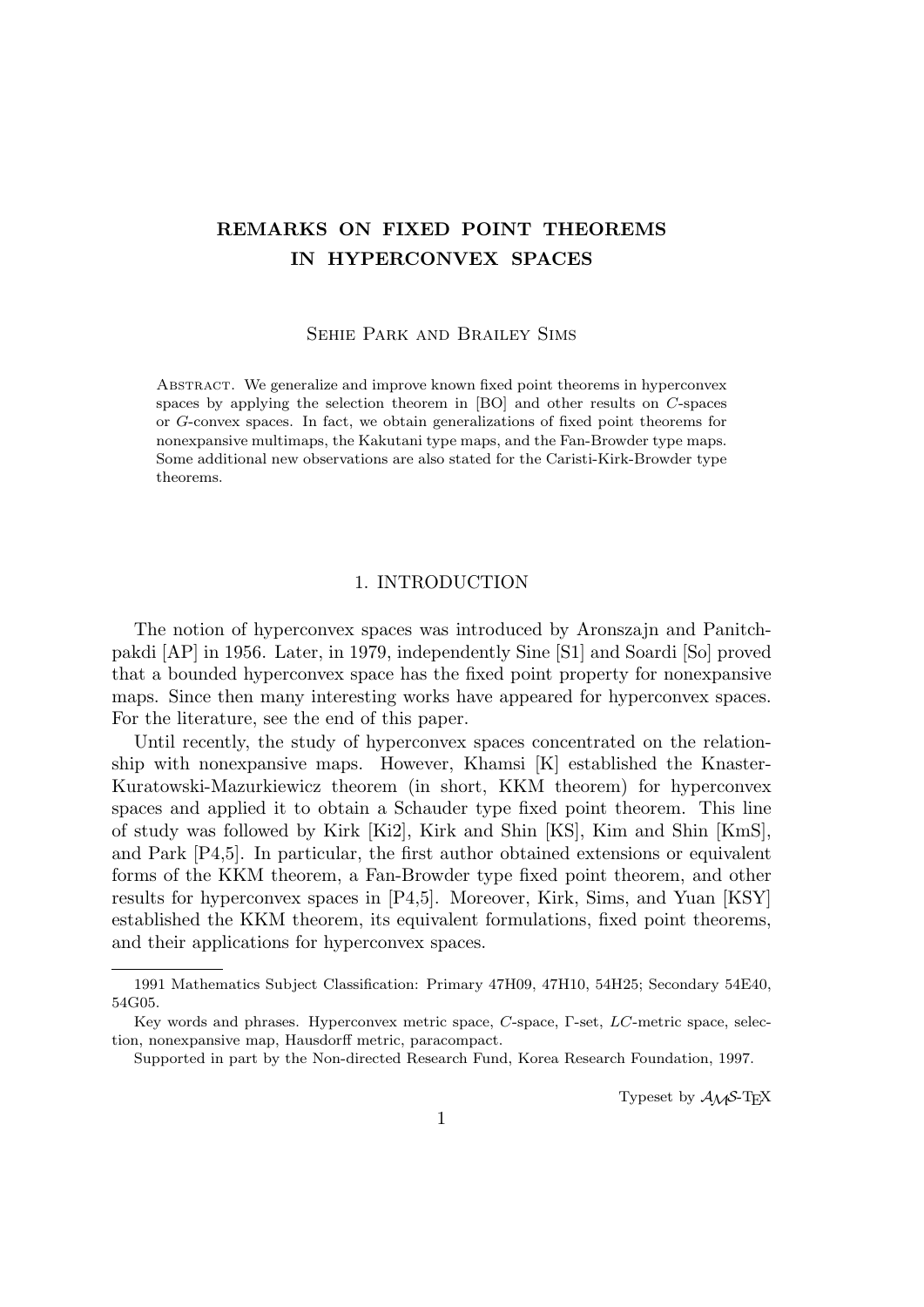However, most of the above-mentioned works are simple consequences of much more general results. In fact, Horvath [H1-5] initiated study of the KKM theory and fixed point theory for *C*-spaces, which are meaningful generalizations of convex spaces or convex subsets of topological vector spaces. Moreover, in [H5], he found that hyperconvex spaces are a particular type of *C*-spaces and gave a useful selection theorem on l.s.c. multimaps related to *C*-spaces. Recently, this selection theorem was extended by Ben-El-Mechaiekh and Oudadess [BO] following some ideas from the celebrated theory on continuous selections due to Michael. On the other hand, the first author [P1-3, 7-11, PK1-4] initiated study of generalized convex spaces or *G*-convex spaces, which properly include the class of *C*-spaces and a large number of spaces having particular type of abstract convexity.

The main purpose of the present paper is to generalize and improve known fixed point theorems in hyperconvex spaces by applying some of the established results for *G*-convex spaces, especially, the selection theorem in [BO] and other results on *C*-spaces. Some additional new observations are also stated.

In Section 3, we obtain a generalization of the fixed point theorem of Sine [S2] for nonexpansive multimaps on hyperconvex spaces.

Section 4 deals with the fixed point theorems for compact Kakutani type maps on hyperconvex spaces. In fact, from a new theorem of Park [P8], we deduce Himmelberg type theorems for *G*-convex spaces and apply them to obtain some variants for hyperconvex spaces.

In Section 5, we deduce generalized forms of a Fan-Browder type theorem for compact maps on hyperconvex spaces.

Section 6 deals with a new generalization of the Caristi-Kirk-Browder fixed point theorem [C]. We note that this can be applied to hyperconvex spaces in order to obtain some new results.

## 2. PRELIMINARIES

A metric space (*H, d*) is said to be *hyperconvex* if

$$
\bigcap_{\alpha} B(x_{\alpha}, r_{\alpha}) \neq \emptyset
$$

for any collection  ${B(x_\alpha, r_\alpha)}$  of closed balls in *H* for which  $d(x_\alpha, x_\beta) \leq r_\alpha + r_\beta$ .

It is known that the space  $\mathbb{C}(E)$  of all continuous real functions on a Stonian space *E* (that is, extremally disconnected compact Hausdorff space) with the usual norm is hyperconvex, and that every hyperconvex real Banach space is a space  $\mathbb{C}(E)$  for some Stonian space *E*. Therefore,  $(\mathbb{R}^n, \|\cdot\|_{\infty})$ ,  $l^{\infty}$ , and  $L^{\infty}$  are concrete examples of hyperconvex spaces.

Results of Aronszajn and Panitchpakti [AP, Theorem 1*′* ] and Isbell [I, Theorem 1.1] are combined in the following: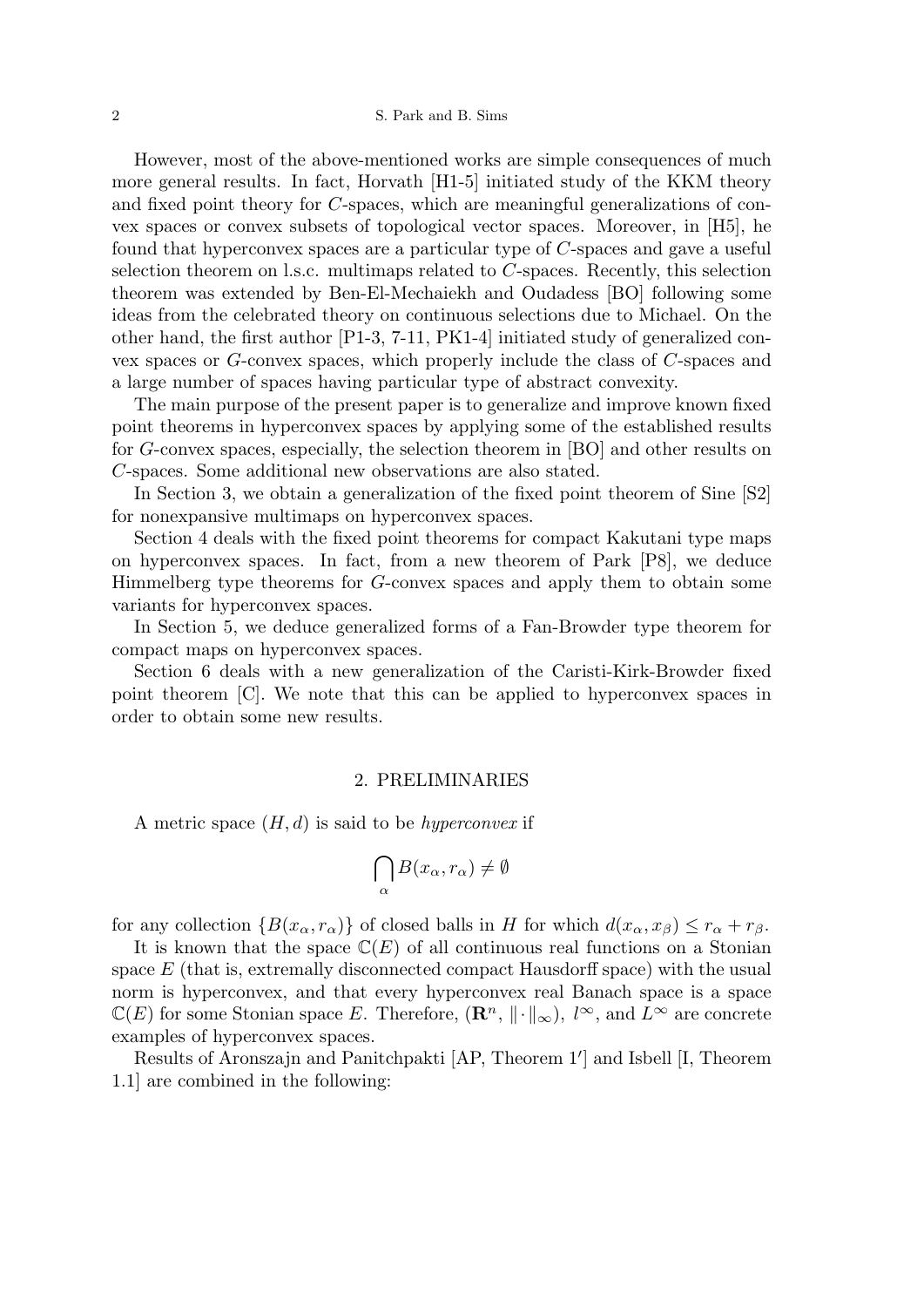**Theorem 2.1.** *A hyperconvex space is complete and (freely) contractible.*

The concepts of *C*-spaces, *LC*-spaces, and *LC*-metric spaces were introduced and extensively studied by Horvath in a sequences of papers [H1-5]:

A *C*-*space*  $(X, \Gamma)$  is a topological space X with a multimap  $\Gamma : \langle X \rangle \to X$  from the set  $\langle X \rangle$  of all nonempty finite subsets of X into the power set of X such that

- (1) for each  $A \in \langle X \rangle$ ,  $\Gamma(A) = \Gamma_A$  is *n*-connected for all  $n \geq 0$ ; and
- (2) for all  $A, B \in \langle X \rangle$ ,  $A \subset B$  implies  $\Gamma_A \subset \Gamma_B$ .

A nonempty subset  $Y \subset X$  is said to be  $\Gamma$ -*convex* if  $A \in \langle Y \rangle$  implies  $\Gamma_A \subset Y$ .

A *C*-space (*X,* Γ) is called an *LC*-*space* (or a *locally H*-*convex space* [T]) if *X* is a Hausdorff uniform space and there exists a basis  ${V_{\lambda}}_{\lambda \in I}$  for the uniform structure such that for each  $\lambda \in I$ ,  $\{x \in X : E \cap V_{\lambda}[x] \neq \emptyset\}$  is  $\Gamma$ -convex whenever  $E \subset X$  is Γ-convex, where

$$
V_{\lambda}[x] = \{x' \in X : (x, x') \in V_{\lambda}\}.
$$

For example, any nonempty convex subset *X* of a locally convex Hausdorff topological vector space is an *LC*-space with  $\Gamma_A = \text{co } A$ , the convex hull of  $A \in \langle X \rangle$ .

A triple (*X, d*; Γ) is called an *LC*-*metric space* whenever (*X, d*) is a metric space and  $(X, \Gamma)$  is a *C*-space such that open balls are  $\Gamma$ -convex, and any neighborhood  ${x \in X : d(x, Y) < r}$  of a Γ-convex set  $Y \subset X$  is also Γ-convex.

Horvath [H5, Theorem 9] obtained the following :

**Theorem 2.2.** *Any hyperconvex space H is a complete LC-metric space with*

$$
\Gamma_A = \bigcap \{ B : B \text{ is a closed ball containing } A \}
$$

*for each*  $A \in \langle H \rangle$ *.* 

Note that  $\Gamma_A$  itself is hyperconvex. From now on, a hyperconvex space  $(H, d; \Gamma)$ is simply denoted by *H*.

The following is due to Ben-El-Mechaiekh and Oudadess [BO, Theorem 3]:

**Theorem 2.3.** Let *X* be paracompact,  $(Y, d; \Gamma)$  a complete LC-metric space,  $Z \subset \Gamma$ *X* with dim<sub>X</sub>  $Z \leq 0$ , and  $\Phi : X \to Y$  a lower semicontinuous (l.s.c.) multimap *with nonempty closed values such that*  $\Phi(x)$  *is*  $\Gamma$ -*convex for*  $x \notin Z$ *. Then*  $\Phi$  *admits a continuous selection*  $f: X \to Y$  *such that*  $f(x) \in \Phi(x)$  *for*  $x \in X$ *.* 

Motivated by the concepts of *C*-spaces and many other abstract convexities, the first author introduced the following:

A *generalized convex space* or a *G*-*convex space* (*X, D*; Γ) consists of a topological space X and a nonempty set D such that, for each  $A \in \langle D \rangle$  with the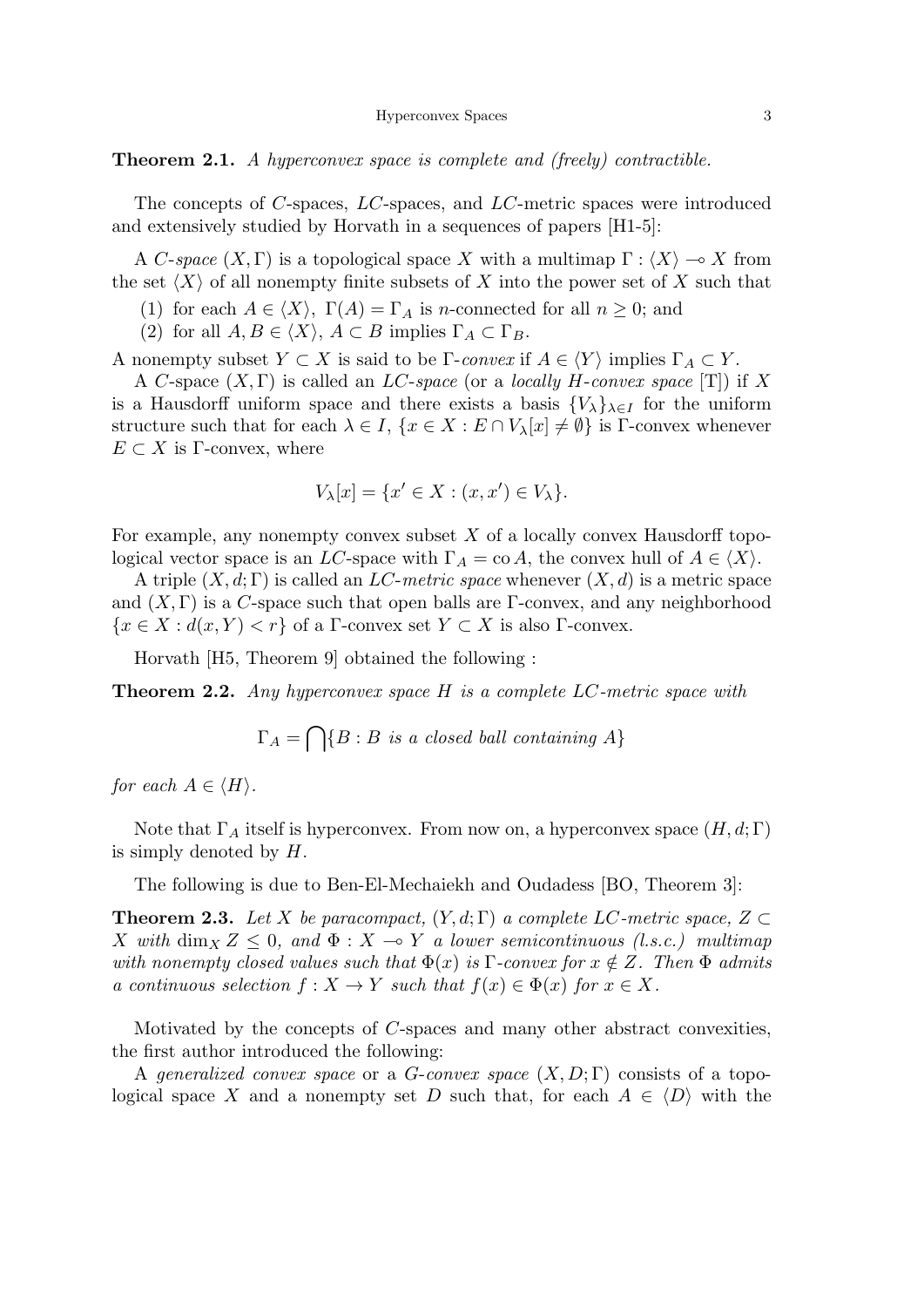cardinality  $|A| = n + 1$ , there exist a subset  $\Gamma(A) \equiv \Gamma_A$  of X and a continuous function  $\phi_A : \Delta_n \to \Gamma(A)$  such that  $J \in \langle A \rangle$  implies  $\phi_A(\Delta_J) \subset \Gamma(J)$ . Note that  $\phi_A|_{\Delta_J}$  can be regarded as  $\phi_J$ .

The above definition of *G*-convex spaces is a little more general than the one used in our previous works [P1-3, 7-11, PK1-4], where basic theory was extensively developed. Here,  $\Delta_n$  is the standard *n*-simplex with vertices  $\{e_i\}_{i=0}^n$ , and  $\Delta_J$  the face of  $\Delta_n$  corresponding to  $J \in \langle A \rangle$ ; that is, if  $A = \{a_0, a_1, \ldots, a_n\}$  and  $J =$  $\{a_{i_0}, a_{i_1}, \ldots, a_{i_k}\} \subset A$ , then  $\Delta_J = \text{co}\{e_{i_0}, e_{i_1}, \ldots, e_{i_k}\}$ . We may write  $(X, \Gamma) =$  $(X, X; \Gamma)$ .

There are a lot of examples of *G*-convex spaces:

**Examples 2.1.** If *X* is a convex subset of a vector space,  $D \subset X$ , and *X* has a topology such that each  $\Gamma_A$  is the convex hull of  $A \in \langle D \rangle$  equipped with the Euclidean topology, then  $(X, D; \Gamma)$  becomes a convex space generalizing the one due to Lassonde. Note that any convex subset of a topological vector space (t.v.s.) is a convex space, but not conversely.

**Examples 2.2.** If  $X = D$  and  $\Gamma_A$  is assumed to be contractible or, more generally, infinitely connected (that is, *n*-connected for all  $n \geq 0$ ), and if for each  $A, B \in \langle X \rangle$ ,  $A \subset B$  implies  $\Gamma_A \subset \Gamma_B$ , then  $(X, \Gamma)$  becomes a *C*-space (or an *H*-space).

**Examples 2.3.** Other major examples of *G*-convex spaces are metric spaces with Michael's convex structure, Pasicki's *S*-contractible spaces, Horvath's pseudoconvex spaces, Komiya's convex spaces, Bielawski's simplicial convexities, Joó's pseudoconvex spaces, and so on. For the literature, see [PK1-4]. Recently, further examples of *G*-convex spaces were given by the first author [P10] as follows: *L*spaces and *B'*-simplicial convexity of Ben-El-Mechaiekh et al., continuous images of *G*-convex spaces, Verma's or Stachó's generalized *H*-spaces, Kulpa's simplicial structures,  $P_{1,1}$ -spaces of Forgo and Joó,  $mc$ -spaces of Llinares, hypeconvex metric spaces due to Aroszajn and Panitchpakdi, and Takahashi's convexity in metric spaces.

**Examples 2.4.** Futhermore, any hyperbolic space *X* in the sense of Kirk [Ki1] and Reich-Shafrir [RS] is *G*-convex space, since the closed convex hull of any *A ∈*  $\langle X \rangle$  is contractible [PK4, p.542]. This class of metric spaces contains all normed vector spaces, all Hadamard manifolds, the Hilbert ball with the hyperbolic metric, and others. Note that an arbitrary product hyperbolic spaces is also hyperbolic; see [RS].

From now on, all topological spaces are assumed to be Hausdorff and  $D \subset X$ for simplicity. For such a *G*-convex space (*X, D*; Γ), a subset *Y* of *X* is said to be Γ-*convex* if for each *A ∈ ⟨D⟩*, *A ⊂ Y* implies Γ*<sup>A</sup> ⊂ Y* .

A *G*-convex space (*X, D*; Γ) is called an *LG*-*space* (or a *locally G*-*convex space*) if  $(X, \mathcal{U})$  is a uniform space such that D is dense in X and if there exists a basis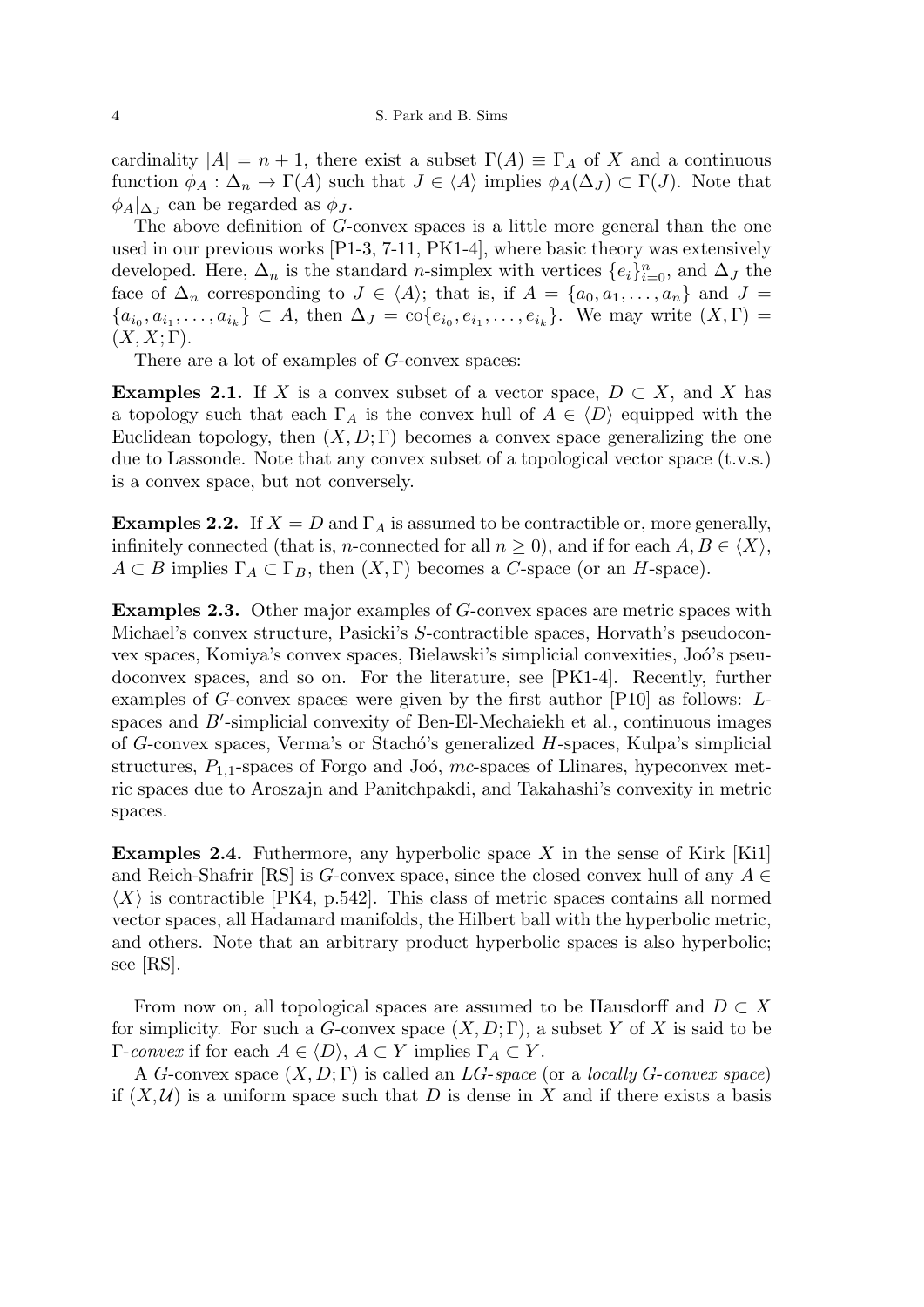$\{V_{\lambda}\}_{{\lambda}\in I}$  for the uniformity U such that for each  ${\lambda}\in I$ ,  $\{x\in X:C\cap V_{\lambda}[x]\neq\emptyset\}$  is Γ-convex whenever *C ⊂ X* is Γ-convex, where

$$
V_{\lambda}[x] = \{x' \in X : (x, x') \in V_{\lambda}\}.
$$

For details, see [P8,9].

## 3. NONEXPANSIVE MULTIMAPS

In their pioneering work, Aronszajn and Panitchpakdi [AP] proved that a hyperconvex space is a nonexpansive retract of any metric space in which it is isometrically embedded. Sine [S1] and Soardi [So] showed independently that a nonexpansive map of a bounded hyperconvex space has a fixed point. Both of these works were in the concrete setting of function spaces. Later, Baillon [B] proved the following :

**Theorem 3.1.** If  $f : H \to H$  is a nonexpansive map with H a bounded hypercon*vex space, then the fixed point set*  $Fix(f)$  *of*  $f$  *is nonempty and hyperconvex.* 

Recall that for bounded closed sets A and B in a metric space  $(X, d)$ , we set

$$
h_0(A, B) = \sup \{d(x, B) : x \in A\}
$$

and then define the Hausdorff metric by

$$
h(A, B) = \max\{h_0(A, B), h_0(B, A)\}.
$$

A multimap  $M: X \to X$  with nonempty bounded closed values is said to be *nonexpansive* in the Hausdorff metric if

$$
h(M(x), M(y)) \le d(x, y) = h(\{x\}, \{y\}) \quad \text{for all } x, y \in X.
$$

From Theorems 2.2 and 2.3, we immediately have the following:

**Theorem 3.2.** Let *X* be a metric space,  $Z \subset X$  with  $\dim_X Z \leq 0$ , *H* a hyper*convex space, and*  $\Phi: X \to H$  *l.s.c. with nonempty closed values such that*  $\Phi(x)$ *is* Γ-convex for  $x \notin Z$ . Then  $\Phi$  admits a continuous selection.

Since a nonexpansive multimap  $M : X \to H$  is l.s.c., from Theorem 3.2, we have the following due to Sine [S2, Theorem 1]:

**Corollary 3.3.** Let  $M: X \to H$  be a nonexpansive multimap from a metric *space X into a hyperconvex space H having* Γ*-convex values. Then M admits a nonexpansive single-valued selection.*

Combining Theorems 3.1 and 3.2, we have the following :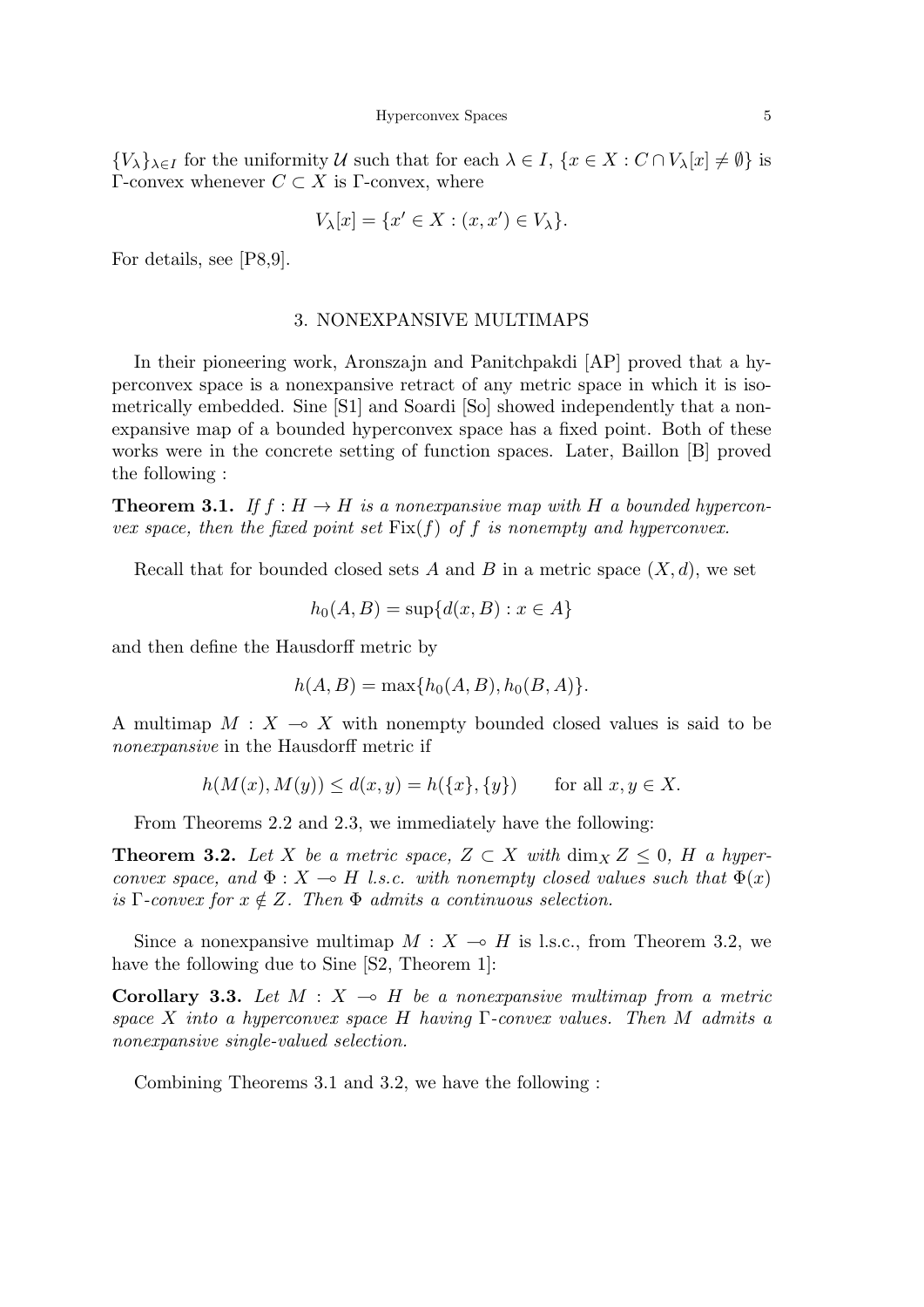**Theorem 3.4.** Let *H* be a bounded hyperconvex space,  $Z \subset H$  with  $\dim_H Z \leq 0$ , *and*  $M : H \to H$  *a nonexpansive multimap such that*  $M(x)$  *is*  $\Gamma$ *-convex for*  $x \notin Z$ *. Then M has a fixed point.*

*Proof.* Since *M* is l.s.c., by Theorem 3.2 with  $X = H$ , *M* admits a continuous selection  $f : H \to H$ . Since  $d(f(x), f(y)) \leq h(M(x), M(y)) \leq d(x, y)$ , *f* is nonexpansive and hence has a fixed point  $x_0 = f(x_0) \in M(x_0)$  by Theorem 3.1. This completes our proof.

From Theorem 3.4, we have the following form of Sine [S2, Corollary 2]:

**Corollary 3.5.** Let  $M : H \to H$  be a nonexpansive multimap with  $\Gamma$ -convex *values on a bounded hyperconvex space H. Then M has a fixed point.*

Further, Sine [S2, Corollary 3] showed that the fixed point set is hyperconvex if the values of *M* are nonempty closed ball intersections (which are Γ-convex). From this, results on common fixed points for commuting families of nonexpansive maps follow.

Since every singleton is Γ-convex in a hyperconvex space, the first part of Theorem 3.1 follows from Corollary 3.5.

Moreover, the following due to Sine [S2, Theorem 15] gives another example of hyperconvex spaces:

**Theorem 3.6.** *The collection BI*(*H*) *of all nonempty closed ball intersections in a hyperconvex space H is hyperconvex under the Hausdorff metric.*

This is also proved by Kirk [Ki, Lemma 2] for the case *H* itself is bounded.

# 4. KAKUTANI TYPE MULTIMAPS

For a topological space *X* and a convex space *Y*, a multimap  $T : X \to Y$  is called a *Kakutani map* if it is upper semicontinuous (u.s.c.) and has nonempty closed convex values.

Recently, the first author obtained the following fixed point theorem [P8, Theorem 2] for Kakutani type multimaps:

**Theorem 4.1.** *Let*  $(X, D; \Gamma)$  *be an LG-space and*  $T : X \to X$  *a compact u.s.c. multimap with nonempty closed* Γ*-convex values. Then T has a fixed point.*

Note that, for a convex subset  $X = D$  of a locally convex t.v.s., Theorem 4.1 reduces to the well-known Himmelberg fixed point theorem.

In this section, we first show that several known Schauder type fixed point theorems on hyperconvex spaces are consequences of the following corollary of Theorem 4.1, which improves Horvath [H4, Corollary 4.4]: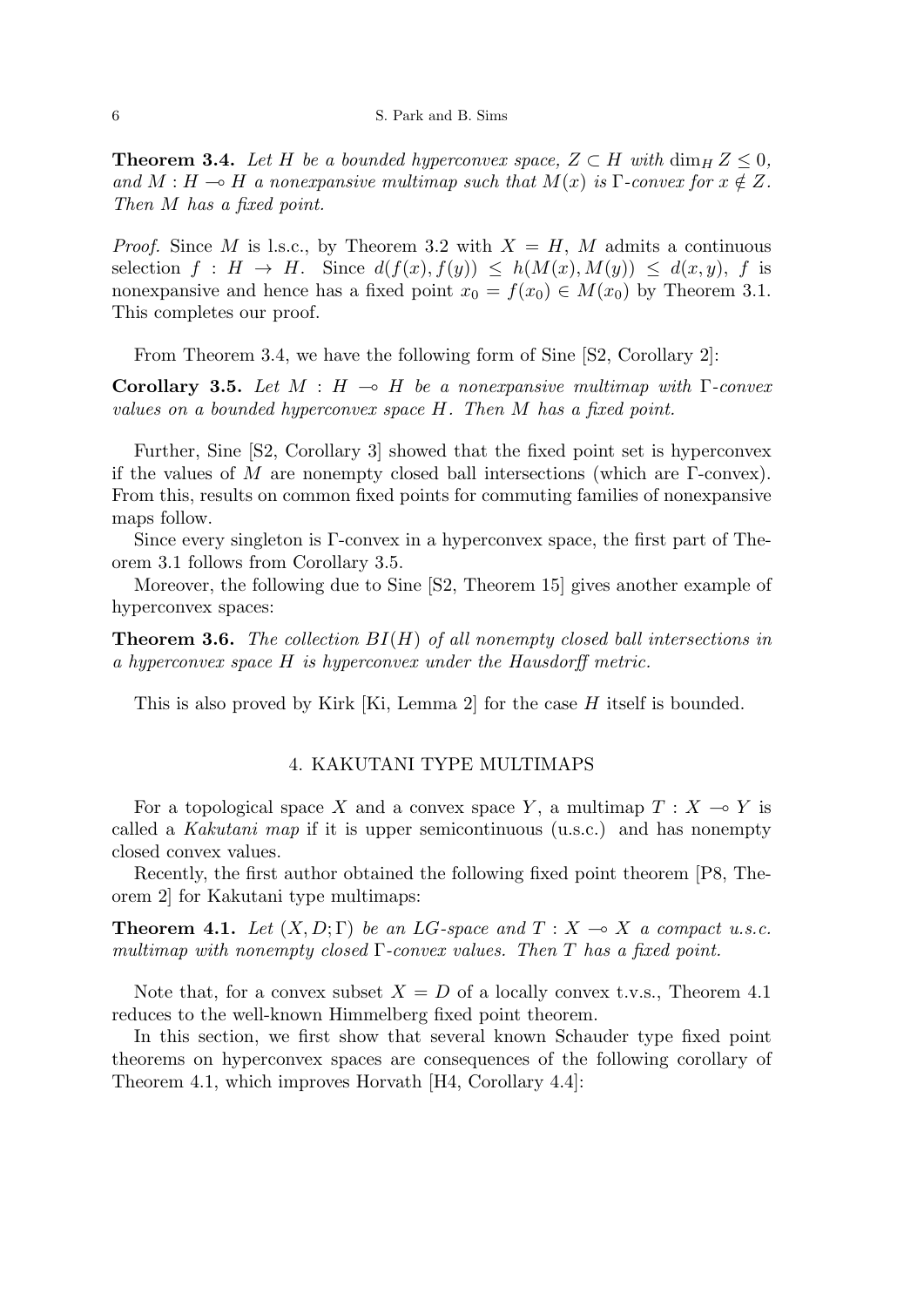**Corollary 4.2.** *Let*  $(X, D; \Gamma)$  *be an LG-space such that singletons are*  $\Gamma$ *-convex. Then any compact continuous function*  $f: X \to X$  *has a fixed point.* 

We list known particular forms of Corollary 4.2 for hyperconvex spaces :

(i) Espinola-Garcia [E, Lemma 3]: Let *X* be a compact hyperconvex space and  $f: X \to X$  a continuous map. Then *f* has a fixed point.

(ii) Khamsi [K, Theorem 6]: Let  $X \in BI(H)$  be a compact subset of a hyperconvex space *H* and  $f: X \to X$  a continuous map. Then *f* has a fixed point.

(iii) Park [P5, Theorem 7]: Let *H* be a hyperconvex space and  $f : H \to H$  a continuous function. If *f* is compact, then *f* has a fixed point.

Note that in view of Theorem 2.2, (i)-(iii) are all simple consequences of Corollary 4.2.

From Theorem 2.3 and Corollary 4.2, we obtain the following new result :

**Theorem 4.3.** *Let*  $(X, d; \Gamma)$  *be a complete LC-metric space such that*  $\Gamma_{\{x\}} = \{x\}$ *,*  $Z \subset X$  with  $\dim_X Z \leq 0$ , and  $\Phi: X \to X$  a *l.s.c. multimap with nonempty closed values such that*  $\Phi(x)$  *is* Γ*-convex for*  $x \notin Z$ *. If*  $\Phi$  *is compact, then*  $\Phi$  *has a fixed point.*

*Proof.* By Theorem 2.3 with  $X = Y$ ,  $\Phi$  admits a continuous selection  $f : X \to X$ . Since  $\Phi$  is compact, so is *f*. Now by Corollary 4.2, *f* has a fixed point. This completes our proof.

From Theorems 4.1 and 4.3, we have the following:

**Theorem 4.4.** *Let*  $(X, d; \Gamma)$  *be a complete LC-metric space such that*  $\Gamma_{\{x\}} = \{x\}$ *, and*  $\Phi$  : *X*  $\multimap$  *X an u.s.c. or a l.s.c. multimap with nonempty closed* Γ*-convex values. If* Φ *is compact, then* Φ *has a fixed point.*

For a hyperconvex space, Theorem 4.4 reduces to the following:

**Corollary 4.5.** Let *H* be a hyperconvex space and  $\Phi$  :  $H \rightarrow H$  a compact map *with nonempty closed* Γ*-convex values. If* Φ *is u.s.c. or l.s.c., then* Φ *has a fixed point.*

Note that Corollary 4.5 generalizes all of (i)-(iii) to compact multimaps.

The u.s.c. case of Corollary 4.5 was given by a different method in Park [P11, Theorem 7] together with three corollaries. One of them answers the question raised by Kirk and Shin [KS, Corollary 3.5] affirmatively.

Finally, in this section, we note that it is routine to obtain fixed point results on condensing maps from corresponding results on compact maps.

# 5. FAN–BROWDER TYPE THEOREMS

From Theorem 4.3 we have the following: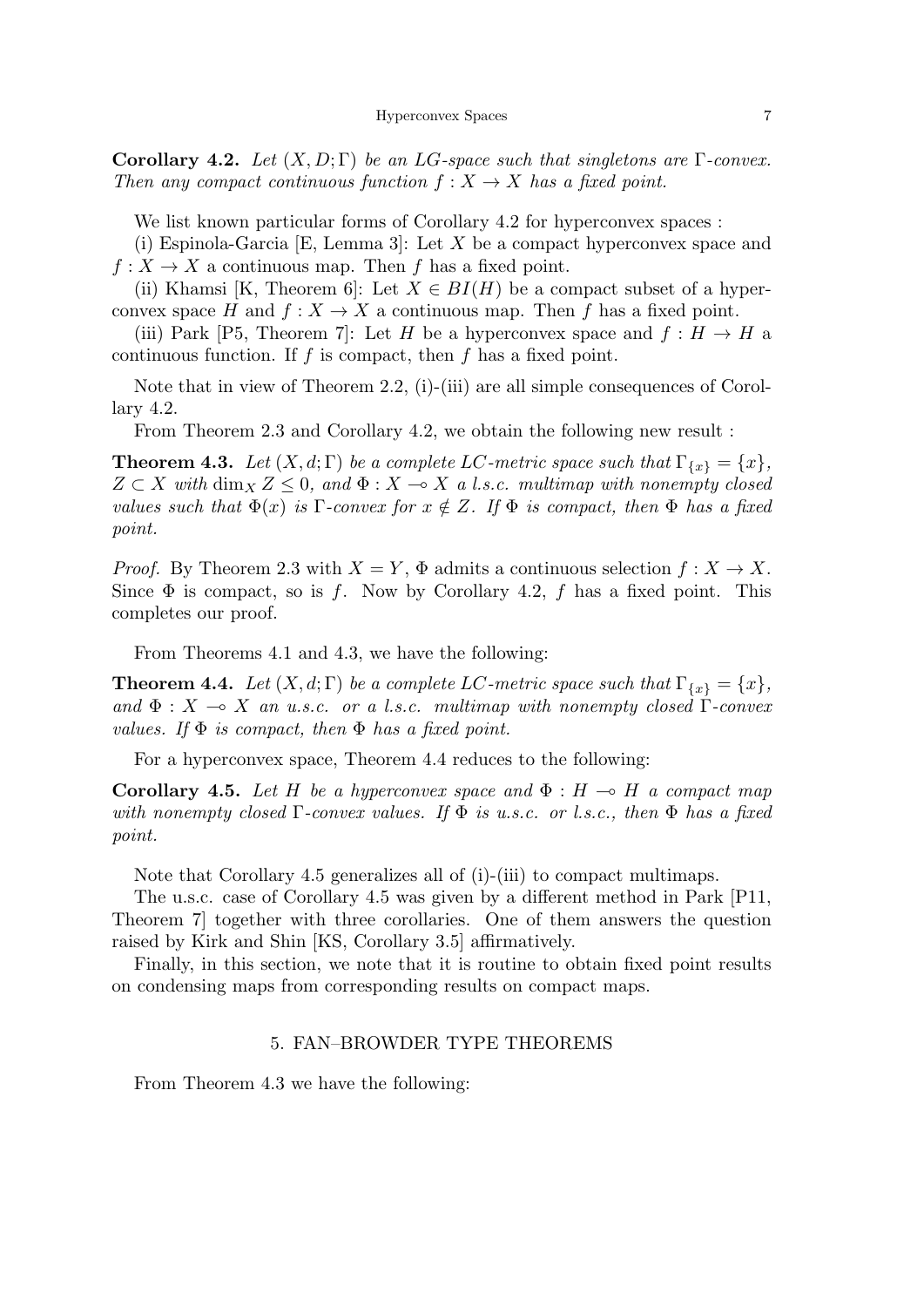**Theorem 5.1.** *Let*  $(X, d; \Gamma)$  *be a complete LC-metric space such that*  $\Gamma_{\{x\}} = \{x\}$ *,*  $Z \subset X$  *with* dim<sub>X</sub>  $Z \leq 0$ *, and*  $T : X \to X$  *a multimap with nonempty closed values such that*

- (1) *for each*  $x \notin Z$ *,*  $T(x)$  *is*  $\Gamma$ *-convex; and*
- (2) *for each*  $y \in X$ ,  $T^-(y)$  *is open in*  $X$ *.*

*If T is compact, then T has a fixed point.*

*Proof.* Since *T* has open fibers by (2), *T* is l.s.c. Hence, the conclusion follows from Theorem 4.3.

In order to obtain a variant of Theorem 5.1, we need the following improved version of Horvath [H4, Theorem 3.2] due to the author [P7, Theorem 8]:

**Theorem 5.2.** Let *X* be a paracompact space,  $(Y, \Gamma)$  a *C*-space, and  $S, T : X \rightarrow Y$ *two multimaps such that*

(1) *for each*  $x \in X$ ,  $A \in \langle S(x) \rangle$  *implies*  $\Gamma_A \subset T(x)$ *; and* 

(2) 
$$
X = \bigcup \{ \text{Int } S^-(y) : y \in Y \}.
$$

*Then T has a continuous selection.*

The following is due to Komiya [Ko]:

**Corollary 5.3.** Let  $(X, \Gamma)$  be a paracompact C-space, and  $S, T : X \rightarrow X$  two *multimaps satisfying conditions* (1) *and* (2) *in Theorem 5.2 with*  $X = Y$ . If  $(X, \Gamma)$ *has the fixed point property (that is, every continuous selfmap has a fixed point), then T has a fixed point.*

Further, Komiya [Ko] also noted the following:

**Proposition 5.4.** *Let*  $(X, \Gamma)$  *be a paracompact LG-space. If any multimap*  $T$ :  $X \rightarrow X$  *satisfying the requirements in Corollary 5.3 with*  $S = T$  *has a fixed point, then any Kakutani type map*  $F: X \rightarrow X$  *has a fixed point.* 

From Corollary 4.2 and Theorem 5.2, we obtain the following :

**Theorem 5.5.** Let H be a hyperconvex space and  $S, T : H \rightarrow H$  two multimaps *satisfying conditions* (1) *and* (2) *in Theorem 5.2. If T is compact, then T has a fixed point.*

*Proof.* Since *H* is a complete *LC*-metric space, by Theorem 5.2 with  $X = Y = H$ , *T* has a continuous selection  $f : H \to H$ . Since *T* is compact, so is *f*. Hence, by (iii), *f* has a fixed point. This completes our proof.

From Theorem 5.1 with  $Z = \emptyset$  or Theorem 5.5 with  $S = T$ , we have the following :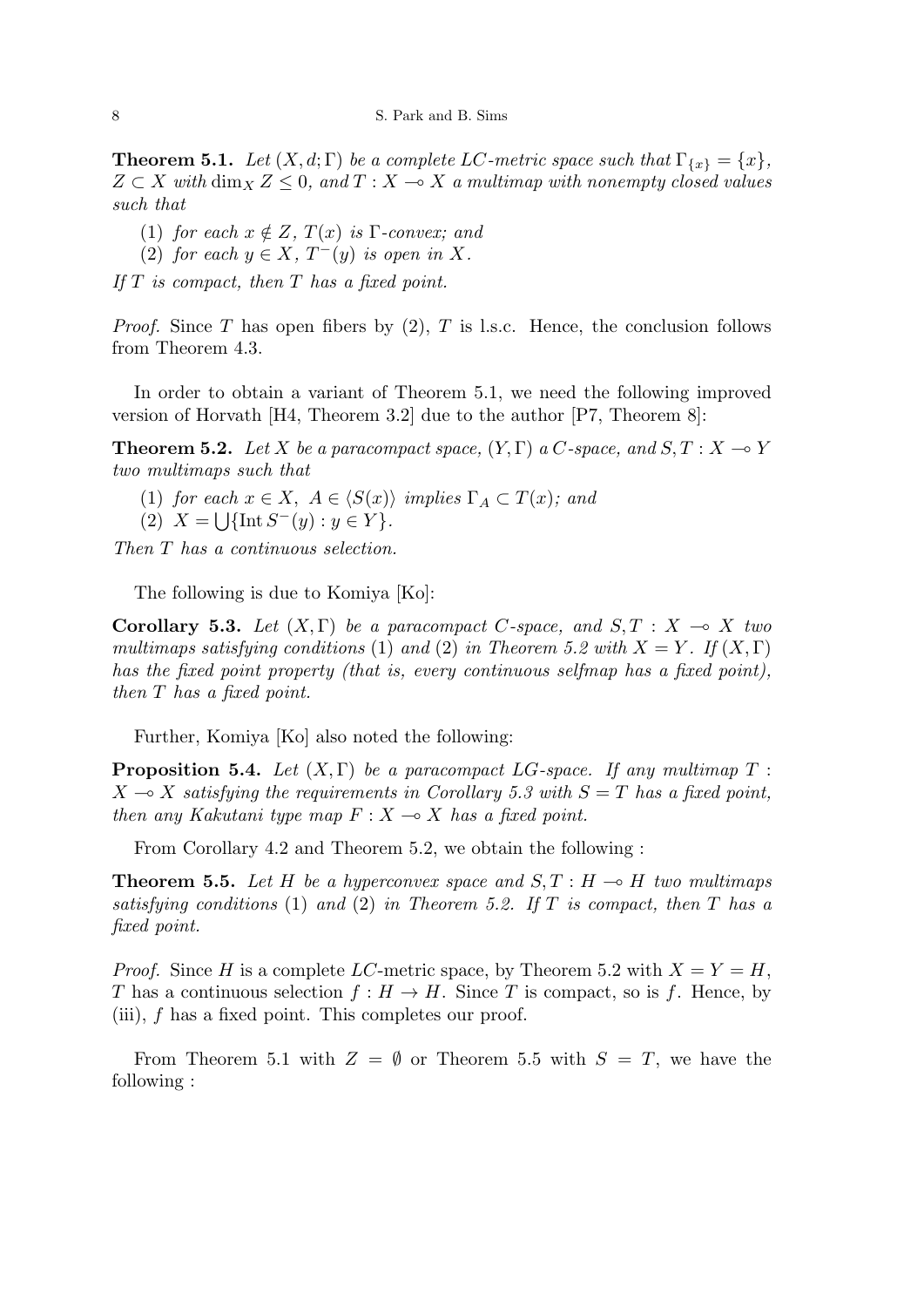**Theorem 5.6.** Let H be a hyperconvex space and  $T : H \to H$  a multimap such *that*

- (1) *for each*  $x \in H$ ,  $T(x)$  *is nonempty and*  $\Gamma$ *-convex; and*
- (2) *for each*  $y \in H$ ,  $T^-(y)$  *is open in*  $H$ *.*

*If T is compact, then T has a fixed point.*

*Remarks.* 1. If *H* is a convex space or a convex subset of a t.v.s., then the validity of Theorem 5.6 is not known yet. This is raised by Ben-El-Mechaiekh as a problem. For particular solutions, see Park [P1,12].

2. In the KKM theory, there are lot of equivalent statements of the KKM theorem and the Fan-Browder theorem. This can be done for hyperconvex spaces by using the corresponding results in [P4,5].

In case *H* itself is compact, Theorem 5.6 reduces to the following Fan-Browder type theorem :

**Theorem 5.7.** Let H be a compact hyperconvex space and  $T : H \to H$  a multimap *with values in BI*(*H*) *and open fibers. Then T has a fixed point.*

Theorem 5.7 has a generalization for *G*-convex spaces due to Park and Kim [PK1,2], which includes a lot of particular cases. One of them, due to Horvath [H1, Théorème 2], [H2, Theorem I.4], Park and Jeong [PJ, Theorem 4], is as follows :

**Theorem 5.8.** Let X be a compact contractible space and  $G: X \rightarrow X$  a multimap *satisfying*

(a)  $G(x)$  *is open for each*  $x \in X$  *and*  $G^{-}(y)$  *is nonempty for each*  $y \in Y$ *; and* 

(b) *for each open set O in X*, *the set*  $\bigcap_{y \in O} G^-(y)$  *is empty or contractible.* 

*Then G has a fixed point.*

*Proof of Theorem 5.7 using Theorem 5.8.* Note that by Theorem 2.1, every hyperconvex space and hence every element of *BI*(*H*) is contractible. Therefore, by putting  $X = H$  and  $G = T^-$ , conditions (a) and (b) are satisfied. In fact,  $G(x) = T^{-}(x)$  is open and  $G^{-}(y) = T(y)$  belongs to  $BI(H)$ . Note that any intersection of a family in  $BI(H)$  is empty or belongs to  $BI(H)$ , and hence it is empty or contractible. Therefore by Theorem 5.8, there exists an  $x_0 \in G(x_0) = T^-(x_0)$ such that  $x_0 \in T(x_0)$ . This completes our proof.

*Remarks.* 1. If *X* is a convex space in Theorem 5.8 and if  $G$ <sup>−</sup>(*y*) is convex for each  $y \in X$ , then we obtain the well-known Fan-Browder theorem, which has numerous applications.

2. Note that Theorem 5.7 is another application of Theorem 5.8. This would satisfy a question raised by an inconsiderate reviewer of [PJ] in MR 96m:47109.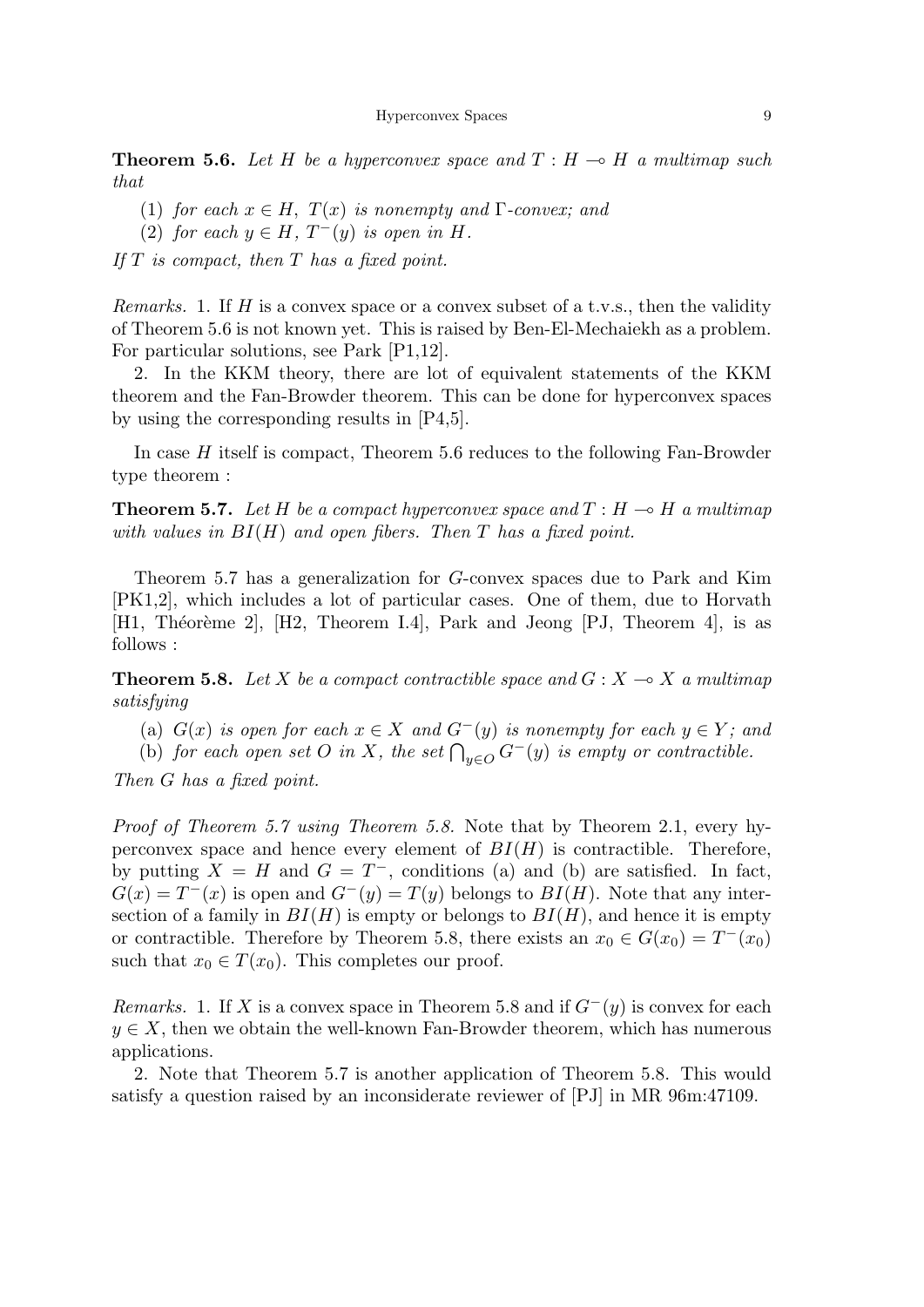#### 6. CARISTI–KIRK–BROWDER TYPE THEOREMS

Recently, the first author [P4] generalized the well-known Caristi-Kirk-Browder fixed point theorem [C] as follows:

Let  $(X, d)$  be a quasi-metric space, where *d* is not necessarily symmetric. A function  $\omega : X \times X \to [0, \infty)$  is called a *W*-distance on X if the following are satisfied:

- (1)  $\omega(x, z) \leq \omega(x, y) + \omega(y, z)$  for any  $x, y, z \in X$ ;
- (2) for any  $x \in X$ ,  $\omega(x, \cdot) : X \to [0, \infty)$  is lower semicontinuous; and
- (3) for any  $\varepsilon > 0$ , there exists a  $\delta > 0$  such that  $\omega(z, x) \leq \delta$  and  $\omega(z, y) \leq \delta$ imply  $d(x, y) \leq \varepsilon$ .

Let  $\phi: X \times X \to (-\infty, \infty]$  be a function such that

- (4)  $\phi(x, z) \leq \phi(x, y) + \phi(y, z)$  for any  $x, y, z \in X$ ; and
- (5)  $\phi(x, \cdot)$  is lower semicontinuous for all  $x \in X$ ;
- (6) there exists an  $x_0 \in X$  such that  $\inf_{y \in X} \phi(x_0, y) > -\infty$ .

It is known that for a quasi-metric space  $(X, d)$ , the concepts of Cauchy sequences, completeness, and Banach contractions can be defined.

The following is a particular form of Park [P6, Theorem (iii)] :

**Theorem 6.1.** Let  $(X,d)$  be a complete quasi-metric space,  $\omega: X \times X \rightarrow [0,\infty)$  $a \ W$ *-distance on*  $X$ *, and*  $\phi: X \times X \to (-\infty, \infty]$  *a function satisfying* (4)-(6)*.* If a  $function f: X \rightarrow X$  *satisfies* 

$$
\phi(x, f(x)) + \omega(x, f(x)) \le 0 \quad \text{for all} \quad x \in X,
$$

*then f has a fixed point.*

This has several equivalent formulations and some variants. Especially, for  $\omega = d$  and  $\phi(x, y) = g(y) - g(x)$ , where  $g : X \to (-\infty, \infty]$  is a proper lower semicontinuous function bounded from below, Theorem 6.1 reduces to the Caristi-Kirk-Browder fixed point theorem, which includes the Banach contraction principle. Moreover, it is known that Theorem 6.1 and its equivalent forms have numerous applications; see [P6] and references therein.

We close this paper by noting that Theorem 6.1 is applicable to hyperconvex spaces since they are complete metric spaces, and hence we can obtain results for such spaces.

#### **REFERENCES**

- [AP] N. Aronszajn and P. Panitchpakdi, *Extensions of uniformly continuous transformations and hyperconvex metric spaces*, Pacific J. Math. **6** (1956), 405–439.
- [B] J. B. Baillon, *Nonexpansive mappings and hyperconvex spaces*, Contemp. Math. **72** (1988), 11–19.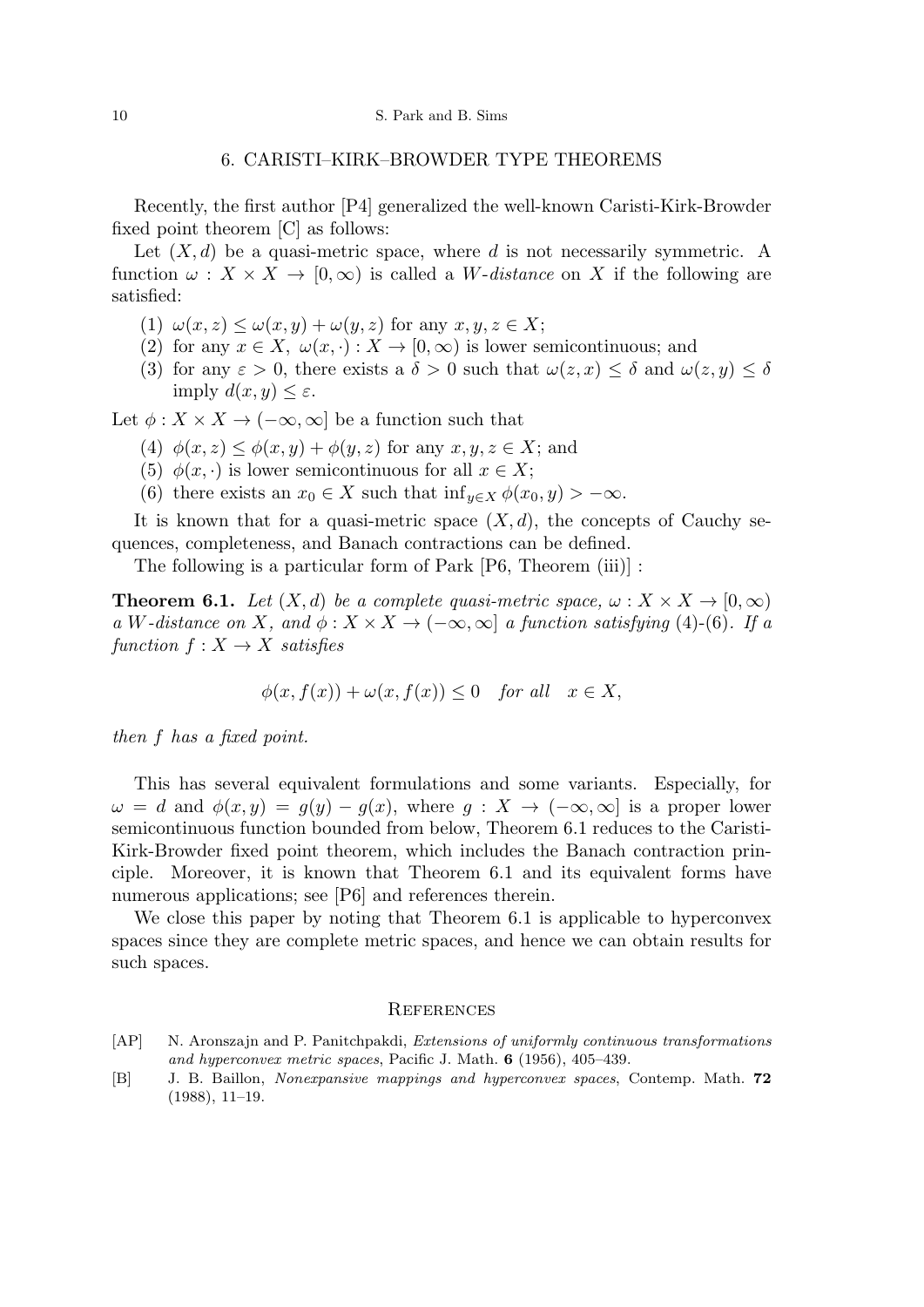- [BO] H. Ben-El-Mechaiekh and M. Oudadess, *Some selection theorems without convexity*, J. Math. Anal. Appl. **195** (1995), 614–618.
- [C] J. Caristi, *Fixed point theorems for mappings satisfying inwardness conditions*, Trans. Amer. Math. Soc. **215** (1976), 241–251.
- [E] R. Espinola-Garcia, *Darbo-Sadovski's theorem in hyperconvex metric spaces*, Rend. Circolo Mat. Palermo, Serie II, Supp. **40** (1996), 129–137.
- [H1] C. D. Horvath, *Points fixes et coincidences dans les espaces topologiques compacts contractiles*, C. R. Acad. Sci. Paris **299** (1984), 519–521.
- [H2] , *Some results on multivalued mappings and inequalities without convexity*, Nonlinear Analysis and Convex Analysis (B. L. Lin and S. Simons, eds.), Dekker, New York, 1987, pp.99–106.
- [H3] , *Convexité généralisée et applications*, Méthodes Topologiques en Analyse Convexe (A. Granas), Sém. Math. Sup. **110** (1990), Press. Univ. Montréal, pp.81–99.
- [H4] , *Contractibility and generalized convexity*, J. Math. Anal. Appl. **156** (1991), 341–357.
- [H5] , *Extension and selection theorems in topological spaces with a generalized convexity structure*, Annal. Fac. Sci. Toulouse **2** (1993), 253–269.
- [I] J. R. Isbell, *Six theorems about injective metric spaces*, Comment. Math. Helvatici **39** (1964), 439–447.
- [K] M. A. Khamsi, *KKM and Ky Fan theorems in hyperconvex metric spaces*, J. Math. Anal. Appl. **204** (1996), 298–306.
- [Ki1] W.A. Kirk, *Krasnoselskii's iteration process in hyperbolic spaces*, Numer. Funct. Anal. Optimiz. **4** (1982), 371–381.
- [Ki2] , *Continuous mappings in compact hyperconvex metric spaces*, Numer. Funct. Anal. Optimiz. **17** (1996), 599–603.
- [KSY] W. A. Kirk, B. Sims, and G. X.-Z. Yuan, *The Knaster-Kuratowski and Mazurkiewicz theory in hyperconvex metrix spaces and some of its applications*, Nonlinear Analysis **39** (2000), 611–627.
- [KS] W. A. Kirk and S.-S. Shin, *Fixed point theorems in hyperconvex spaces*, Houston J. Math. **23** (1997), 175–188.
- [KmS] T.-H. Kim and S.-S. Shin, *Fixed point theorems on metric spaces*, Comm. Appl. Nonlinear Anal. **4** (1997), 77–85.
- [Ko] H. Komiya, *A note on fixed point properties in abstract convex spaces*, Nonlinear Analysis and Convex Analysis (Proc. NACA'98, Niigata, Japan, July 28-31, 1998)(W. Takahashi and T. Tanaka, eds.), World Scientific, Singapore, 1999, pp.196–198.
- [P1] Sehie Park, *Five episodes related to the Fan-Browder fixed point theorem*, Nonlinear Analysis Forum **2** (1996), 11–24.
- [P2] , *Five episodes related to generalized convex spaces*, Nonlinear Funct. Anal. Appl. **2** (1997), 49–61.
- [P3] , *Another five episodes related to generalized convex spaces*, Nonlinear Funct. Anal. Appl. **3** (1998), 1–12.
- [P4] , *Fixed point theorems in hyperconvex metric spaces*, Nonlinear Analysis **37** (1999), 467–472.
- [P5] , *The Schauder type and other fixed point theorems in hyperconvex spaces*, Nonlinear Analysis Forum **3** (1998), 1–12.
- [P6] , *Another generalizations of the Ekeland type variational principles*, Math. Sci. Res. Hot-Line **1** (10) (1997), 1–6.
- [P7] , *Continuous selection theorems in generalized convex spaces*, Numer. Funct. Anal. and Optimiz. **25** (1999), 567–583.
- [P8] , *Fixed point theorems in locally G-convex spaces*, Nonlinear Analysis, to appear.